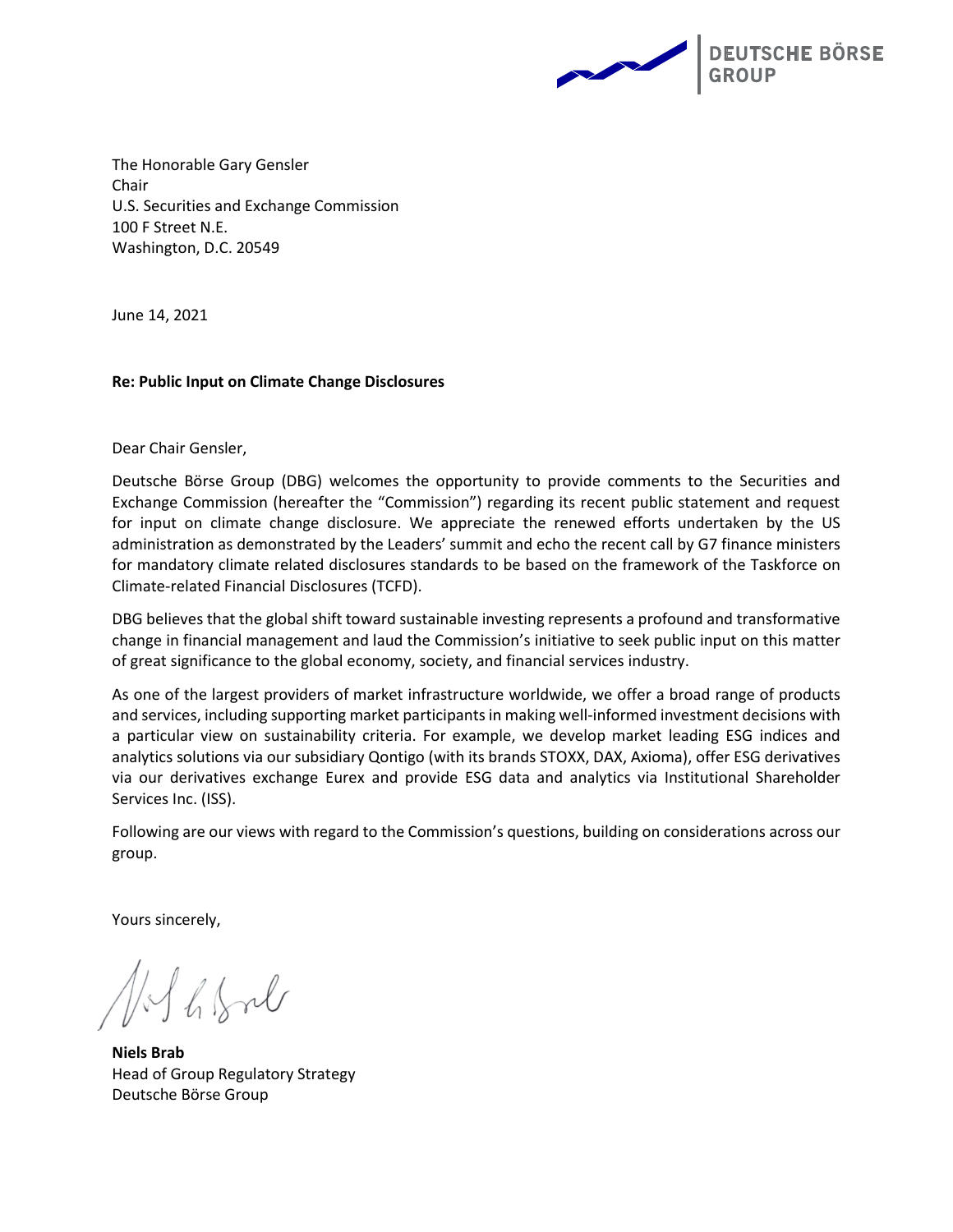# Regulating climate disclosures

To unlock the necessary private investments, it is essential that policymakers provide clarity and certainty on the road ahead. Predictable and well-communicated policies are important for market participants to adapt their commercial, operational and legal processes to new regulation and policies. We support developing a long-term sustainable finance vision which is built on a solid understanding of the role of financial markets and how these can facilitate the transition towards a low-carbon future and does not lead to unintended consequences for market players in terms of risk management. A transparent and consistent approach, in line with ESG aspects, by the real economy, financial industry and regulators holds great opportunities for international capital markets, both in the area of risk assessment and for the identification of new business areas. This requires a long-term vision that is proportional to company size and ensures a level playing field between public and private markets.

There are various formats for company ESG disclosures. ESG information can be published in annual reports, sustainability reports or integrated reports (see the International Integrated Reporting Council as the standard on integrated reporting). What is vital is that information is clear, easy to find, wellstructured, timely and comparable across reporting years. To allow investors to use ESG information in their stewardship activities, especially voting and shareholder resolutions, ESG information should be published at the same time as financial information or at least in advance of the annual general meeting. It could be useful if reference to relevant ESG information is also made in meeting materials.

Regulation should not only require reporting but also a) provide a framework b) provide a repository to report to and c) monitor and review the disclosures made to ensure proper reporting based on the standards. In the interest of scalability, preventing greenwashing, and minimizing cost burdens, climate disclosures should be mandatory and consistent across markets, sectors, asset categories, issuers, and economic activities. The framework and guidance should be clear, comparable, and easy to understand from the investors' perspective.

The recent developments in climate-related regulations across different markets have highlighted significant issues around divergent standards and hence a potential risk of capital misallocation. Given the international nature of the investment space, we recommend that any climate disclosure framework being considered in the US align with the EU Sustainable Finance Disclosure Regulation and the EU Taxonomy Regulation. We also recommend that rule-makers consider the recommendations of the Task Force on Climate-Related Financial Disclosures (TCFD), as it is a framework already being utilized by more than 1,500 organizations across the world.

Regarding where such disclosures should be provided, we believe they should be integrated within mainstream financial filings, e.g. in annual reports and sector-specific pre-contractual disclosure documents.

In addition to mandating climate-related disclosures, regulators should create a strong foundation of governance and accountability mechanisms to ensure that the information being provided to investment decision-makers is accurate and reliable. We believe that some assurance or third-party verification should be required.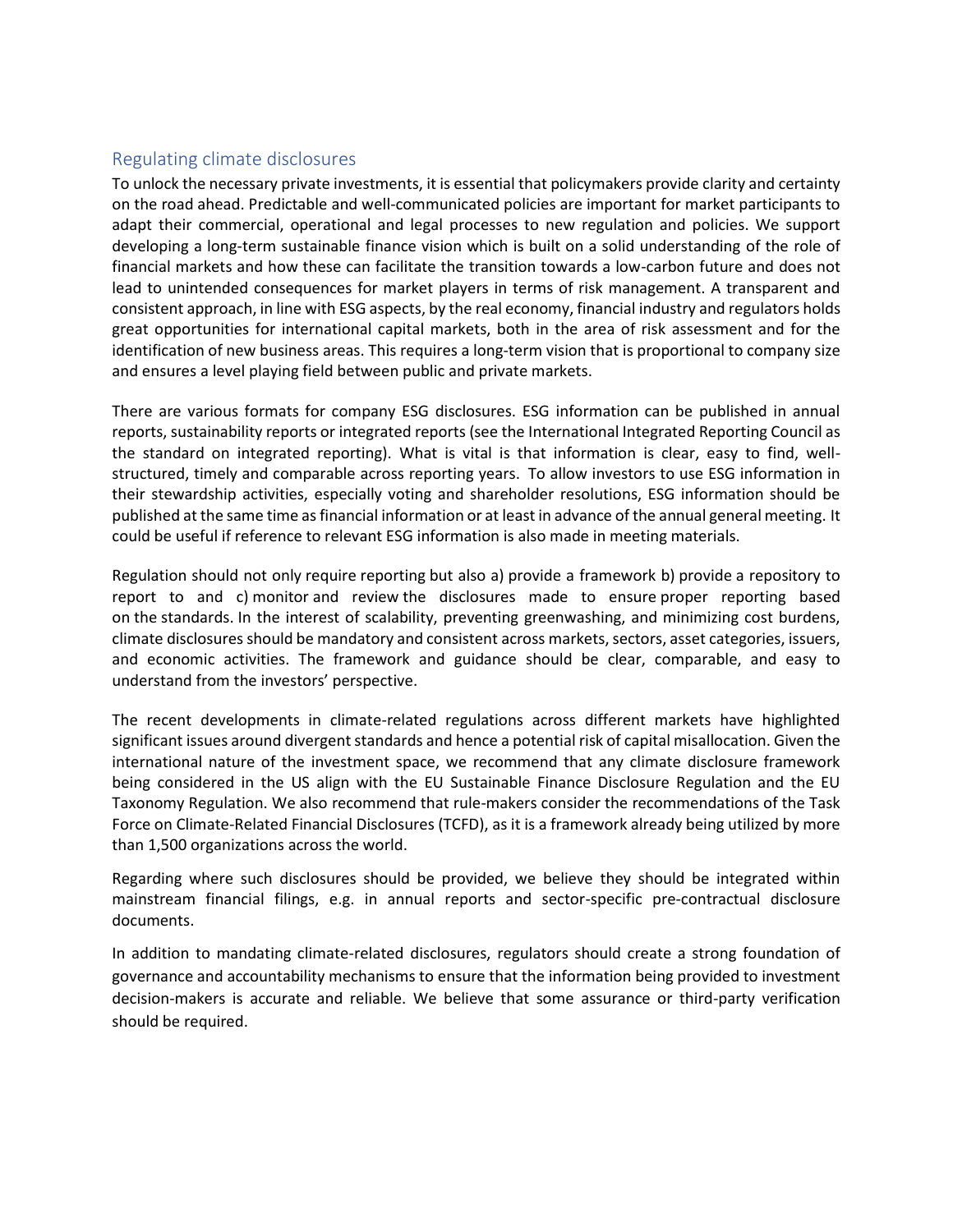# Information required

To conduct a comprehensive analysis of the climate performance of their portfolio companies, investors will require disclosure to consider several climate-related metrics, including but not limited to GHG emissions and reduction targets, climate risk governance, physical and transition risk exposure, and GHG reduction momentum. To enable robust decision-making, investors need to consider climate information that is forward-looking and calculated on the basis of actual physical output. For example, several existing methodologies use enterprise value or revenue of a firm to calculate GHG intensity. These metrics can be volatile, have the potential to be inflated, and can thereby lead to capital misallocation from a carbon risk point of view and strong rebalancing risks among sectors.

Some concrete specifics: As part of Deutsche Börse Group, ISS ESG supports investors with a wide range of analysis on their investments, including Transition Risk, Physical Risk, Scenario Analysis and GHG emissions. In this work, ISS ESG observes that both investors and regulators often use different metrics interchangeably, indifferent to which questions the data should address. Risk reporting (what does climate change mean for the company/ investment) and impact reporting (what does the business/ investment do to the climate), for example, require different sets of metrics.

Likewise, in setting reporting standards, it is important to differentiate:

- Between cross-sectoral measurable indicators (such as GHG emissions) and sector specific ones (such as energy produced, reserves etc);
- Between current (e.g. GHG emissions) and future (e.g. targets) quantifiable indicators. The latter helps to analyse a company's climate change preparedness.
- Desirable disclosure includes not only Net Zero and Science Based Targets, but also CapEx regarding climate transition as well as on investment in carbon removal technologies to contribute to Net Zero;
- Between the TCFD categories of Governance, Risk Management, Strategy and Metrics & Targets;
- Between transition risks (where carbon markets come into play) and physical risks (being enforced by a lack of sufficient transition).

Guiding thought for any reporting regulation should be the understanding that the ultimate goal is not climate transparency, but climate action.

### Industry-level considerations

Including relevant stakeholders, especially those to which the standards/requirements will apply to, in the development of disclosure frameworks is vital for success, acceptance and relevance. However, to make sure the results are ambitious and fit for purpose, the Commission should either lead such efforts or define a range of clear parameters and minimum expectations. Given that we are still at the infancy of climate risk and impact analysis, the Commission should avoid a rigid standardization of the status quo and make sure to also foster innovation for better analysis.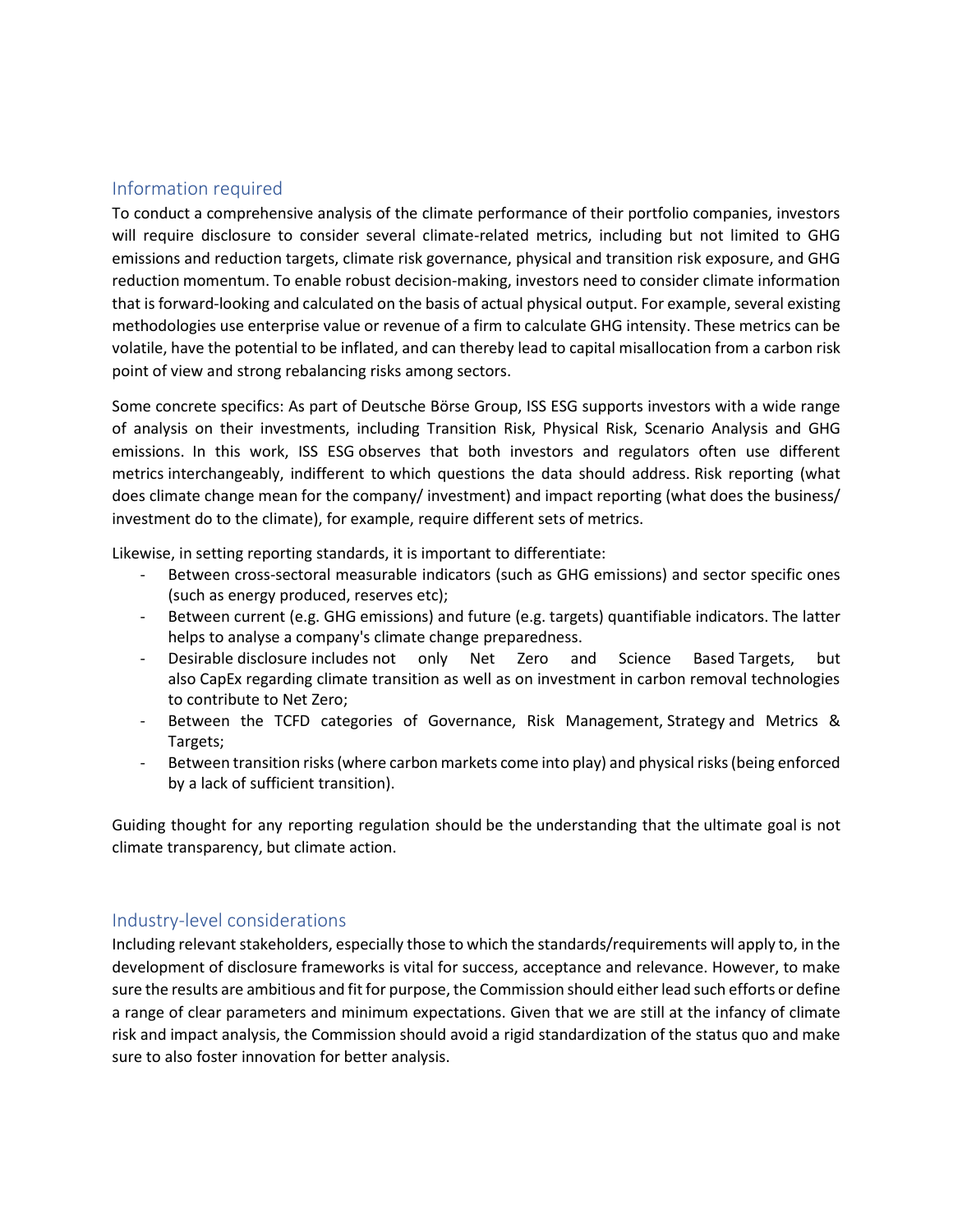If the Commission were to involve industry participants to develop disclosure standards mutually agreed by them, there should at least be minimum standards to ensure a minimum level of ambition.

### Sector-specific elements

When defining ESG standards it is important to take sector specific elements into account. Introducing a differentiated approach (factoring in the nature and ESG risk of the business) where standards could be adapted to certain types of businesses could lead to a more tailored approach. Allowing a natural focus on the core business per sector would support both companies in reporting as well as investors in receiving the information and improve transparency and relevance of information. Given the different levels of GHG intensity and carbon budgets amongst different sectors, the rate at which they need to decarbonize is also different.

At the same time, comparability across sectors is very important. Climate-related disclosures need to be comparable across sectors to be decision-useful. To ensure comparability as well as relevance, one part of a reporting standard could be general and cross-sectoral, while for the sector-specific aspects there could be standards for different industries. As mentioned under question 3, such standards should be developed via a collaborative approach including cooperation with respective industries and stakeholders.

Additionally, collaboration across jurisdictions is important as well to ensure that the standards being developed are compatible in quantity and quality.

### Incorporation of existing frameworks and standard setting

The work undertaken by existing market initiatives on company reporting, such as the TCFD, SASB, CDSB, the Global Reporting Initiative, the International Integrated Reporting Council, the CDP (previously the Carbon Disclosure Project), and the Climate Action 100+ Net Zero Benchmark, have resulted in established and respected market standards in terms of both reporting topics and reporting quality. They have been developed and evolved over several years with support from experts across the investment, regulatory, and non-profit communities. In addition, they are already widely adopted, used, and endorsed by various corporations and investors. This will help with quick adoption of the legislation. For climate reporting, especially the TCFD recommendations are a widely acknowledged best practice framework. It would therefore be useful to reference them. It should be noted, however, that the TCFD framework does not contain specific standards. In general, strengthen linkages between nonfinancial and financial information, in line with the TCFD recommendations can help to further improve the understanding of financial impacts of non-financial matters, which are often missing in corporate managements reports. Information should be presented with a clear structure, using, for example, table of contents, indicators of which information fulfils certain requirements or disclosure frameworks and cross-references between sections that are interlinked.

When building on existing standards, it is important to ensure that all necessary aspects are captured. For example, net zero requires removal of emissions from the atmosphere, yet this receives hardly any attention by net zero initiatives.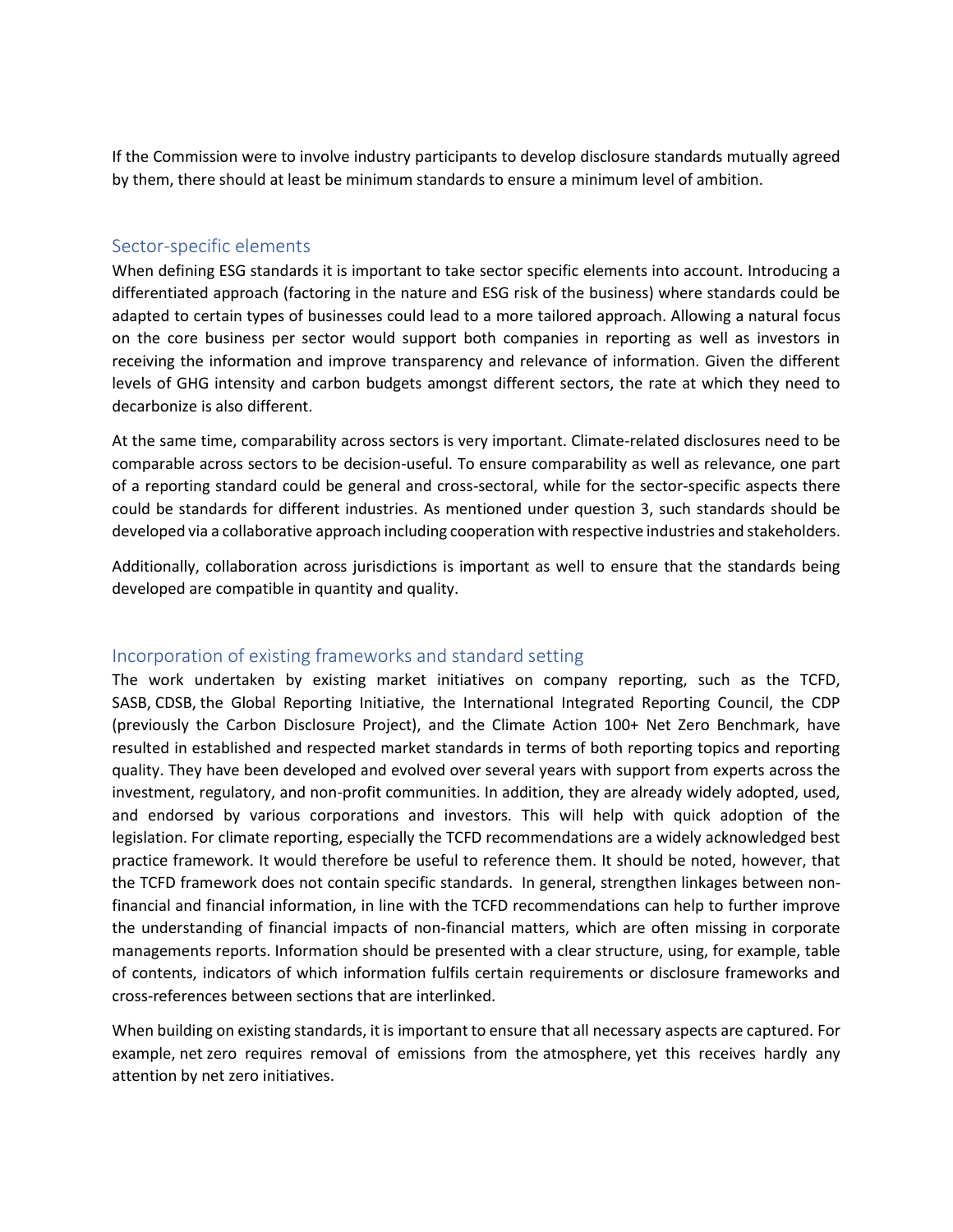Standards should not be static, as this could be detrimental to innovation. They need to evolve and adapt over time. The Commission should be in charge of modifying and improving disclosure requirements, taking into account development of internationally acknowledged reporting standards as well as any future initiatives, such as work under way by the IFRS.

However, while standards need to evolve with time, one must also consider that ad hoc or frequent changes in requirements can generate significant cost and further blur the visibility and transparency over product methodologies.

# International alignment

Company reporting on ESG matters forms the basis of responsible investment. Without such information, investors cannot evaluate the sustainability risks and performance of portfolio companies and integrate this information into their investment decisions. To enable comparison between company performance across jurisdictions, reported information must be comparable globally, which necessitates internationally acknowledged standards.

The work initiated by the IFRS to develop a global reporting standard seems promising and could be a viable solution. The Commission could support the IFRS in its work and then endorse or incorporate the IFRS standard, making it mandatory in its jurisdiction to ensure broad uptake and comparability. The advantages of developing a single set of global standards for climate disclosures applicable to companies around the world would be immense, as financial market participants regularly offer products in several jurisdictions. A globally aligned framework would greatly benefit investors looking to use climate disclosures as the basis to fulfill suitability requirements and to design sustainable products across various markets.

Establishing a minimum global set of standards as a baseline that individual jurisdictions could build upon would be advantageous, as there will always be regional political preferences. By giving jurisdictions the option to add disclosure requirements, an agreement on such baseline standards could be easier to achieve.

It must be noted that this approach could, however, lead to a variety of diverging requirements worldwide, unless there is reciprocal recognition of the standards issued by the respective standard setters. Therefore, for international alignment to be effective, we recommend collaboration with global standard setters, such the International Organization Securities Commissions, Bank for International Settlements, and Financial Stability Board.

Additionally, if the Commission were to endorse or incorporate a global standard, we would recommend that it be made mandatory. There currently exist several voluntary environmental, social, and governance (ESG) disclosure frameworks developed by both private players and regulators. While this has increased information availability on ESG issues, it has led to a lack of comparability and cost inefficiencies for investors, in addition to confusion about what "best of breed" data is.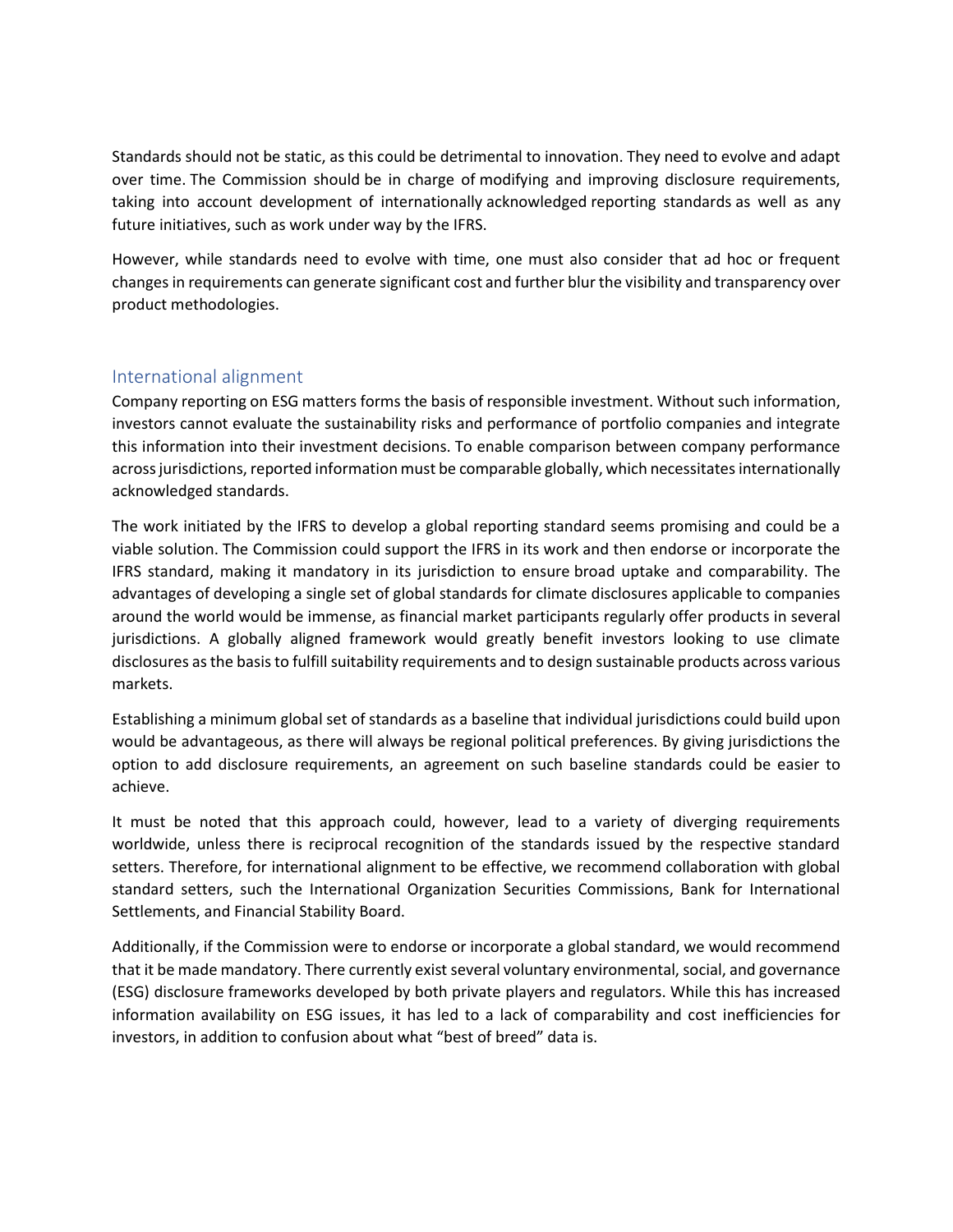## Disclosure reliability and assurance

In order to increase the credibility and acceptance of ESG-related data, it would be beneficial to subject it to external assurance. An assurance framework for ESG information would also help place it at par with financial statements. Third-party assurance of ESG data could be part of general auditing.

We believe that third-party assurance standards can significantly increase investor confidence in the data and process-based information being reported. Assurance practices, such as internal control processes, audits for data and processes, and third-party verification, can help reduce potential manipulation and greenwashing by the reporting entities. The Public Company Accounting Oversight Board (PCAOB), with its high level of expertise and reach, is a body well-placed to develop mandatory assurance and verification practices for climate-related standards.

### *Comply or explain approach only as first step*

To create a legislation that goes as far as it can on disclosure, comply and explain can only be the first step as it gives companies the option to not comply. To ensure broad uptake, a level playing field and adequate disclosures, climate reporting should rather be mandatory. Having said that, individual aspects of disclosure requirements could be "comply or explain" for certain lower impact/lower risk sectors or for companies below a certain size (SMEs).

#### *Disclosures beyond metrics*

Disclosure should include targets and a clear action plan to reach them, as well as a discussion on risks and opportunities and how the registrant addresses these. Thus, quantitative metrics need to be accompanied with qualitative information.

#### *Disclosures of private companies*

Private companies are often opaque about their climate strategies, mostly because they typically have not embraced the topic yet. Regulation of private equity investment vehicles can change this and make private companies more climate-literate.

# Climate-related requirements as one component of a broader ESG disclosure framework

While climate change has been and continues to be the most widely considered sustainability risk, other topics have come to prominence and should be considered with similar urgency. Regarding environmental risks, such topics include biodiversity and water. Evidence of this growing concern is the upcoming creation of a Task Force on Nature-related Financial Disclosures (TNFD), mirroring the success of the Taskforce on Climate-related Financial Disclosures, to develop an international reporting standard for biodiversity and natural capital risk. An Informal Working Group under the auspices of the United Nations Development Programme has been set up to prepare the launch the TNFD.

At the same time, the current Covid-19 pandemic as well as movements such as Black Lives Matter and #MeToo have highlighted the significance of social issues, and their relevance and materiality as ESG risks. We therefore suggest developing a broader disclosure framework covering environmental, social and governance risks. Existing market initiatives on company reporting, such as the Global Reporting Initiative (GRI) and the Sustainability Accounting Standards Board (SASB) have developed globally acknowledged standards in terms of both reporting topics and reporting quality.